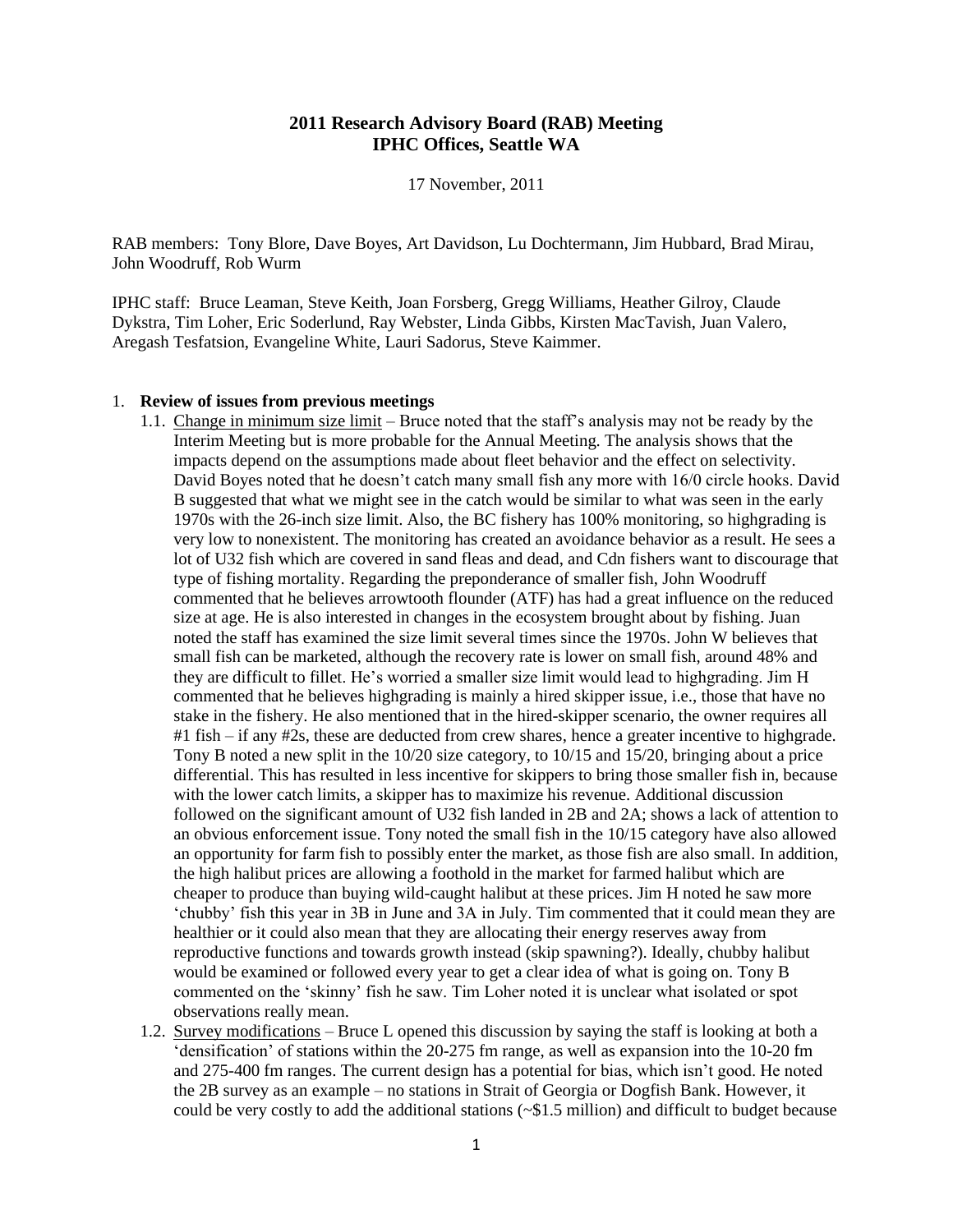of market volatility. It was suggested by Ray, that the expansion could be done, but not every year, or a different subsample of the expanded areas could be surveyed every year. For that reason, the commissioners may be interested in some type of subsampling approach.

- 1.3. Profiler data and fishery catches Lauri S presented several geographical figures she had prepared on the data collected by the profilers. The figures showed the correlations with halibut catch rates and broad environmental conditions. Lauri agreed to email to the RAB members the figures and also the link to the NOS web site.
- 1.4. Arrowtooth flounder (ATF) This was John W's favorite topic. John would love to see 1 Mlbs of ATF taken out of the Gulf of AK, and observe how the ecosystem would respond. This led to a discussion of bycatch problems in the Gulf. Several RAB members expressed the view that ATF could not be harvested without substantial halibut bycatch problems. However, ATF appears to be caught fairly cleanly in the Bering Sea, so perhaps the technology is there to catch them. It was noted that ATF could be marketed if processed at sea within 24 hours.
- 1.5. Small fish and stock fecundity Bruce commented that in some species, larval survival can be influenced by egg quality and that older (larger) females sometimes had better (higher organic content) egg quality. However, the differences in egg quality with younger fish are quite small.
- 1.6. Survey bait This will be discussed in the afternoon.
- 1.7. Area 2C stock status There was a discussion on the reliability of the sport fishery estimates supplied by ADF&G (i.e., creel samplers cannot get data from lodges, only public dock/boat ramp landings), and the effect poor estimates would have on IPHC's ability to manage the fisheries in the area. The discussion included anecdotal evidence of charter fishing operations shifting to "shepherded" unguided operations to avoid the charter rules.
- 1.8. POST project wrap up Tim summarized what we experienced with the equipment; essentially, detection distances and reliability would mean a much higher density of receivers than would be economically viable. While this may have some great application to pelagic species, our concerns about the ability to track a demersal species such as halibut proved to be well founded. Instead, the Commission is putting its resources into high quality geomagnetic archival tags.

## **2. New Issues raised by RAB members**

- 2.1. David Boyes Very concerned about the Species At Risk Act (SARA) evaluations of quillback rockfish in BC. He has seen some big differences between the COSEWIC evaluations, and those of DFO. He wonders if the evaluations are being done properly and objectively. David asked if there was a role for IPHC in the process. A second issue was sport fishery management in BC. He noted that the 2011 fishery exceeded the allocation. DFO is not using the licensing process to collect data, so it's difficult to estimate the catch. He had also heard of an organized boycott of DFO's Experimental Recreational License program. He also mentioned an Environment Canada bird zone around Triangle Island, where fishers must show that they are not affecting the birds.
- 2.2. Brad Mirau –Is there anything new regarding whale depredation? Claude D responded with what he knew about the group out of Sitka, though they have been quiet for the past several years. He reviewed several proposals which have been circulated. IPHC is still collecting information on the surveys. Jim  $\hat{H}$  said he's had success in keeping whales away by running a skiff around the boat while hauling. Art said he's never seen sperm whales inside Dixon Entrance and doesn't know why.
- 2.3. Rob Wurm Rob would like to see protection of the larger, older females if the size limit gets lowered. He realizes the fishing pressure may decline on the larger fish but still wants to see more protection. There ensued a discussion about the benefits of saving larger fish.
- 2.4. Art Davidson mentioned that in 2B there are 151 RCAs and the IFMP. With these two in place, the large females are being protected by default because the RCAs are often on rock piles where larger halibut are found. Jim H. noted that if you can't fish or survey these areas, then you never get to study the impact of the RCAs on the stocks or targeted species.
- 2.5. RAB members described their experience with this year's commercial fishery.